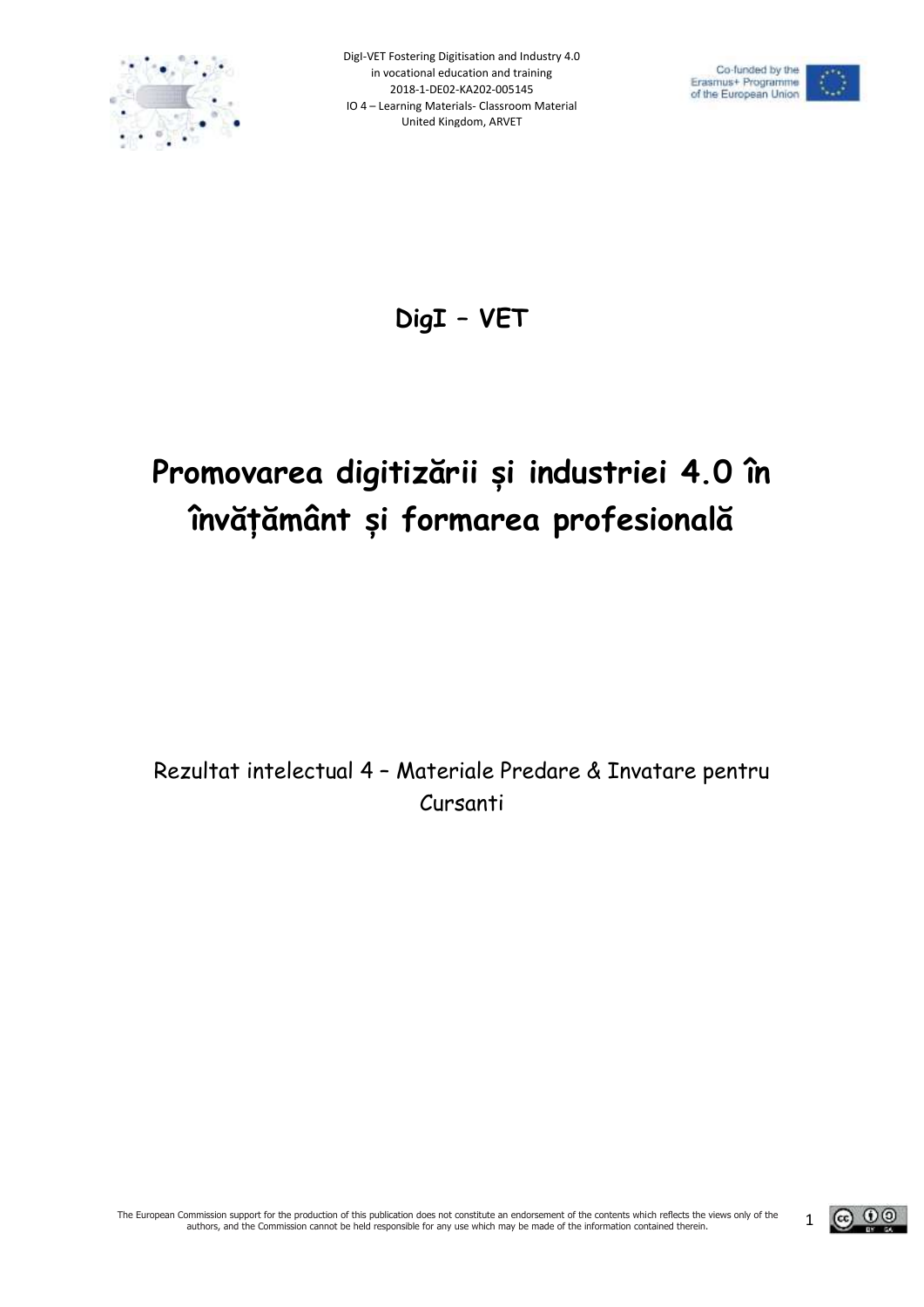



### **Cuprins**

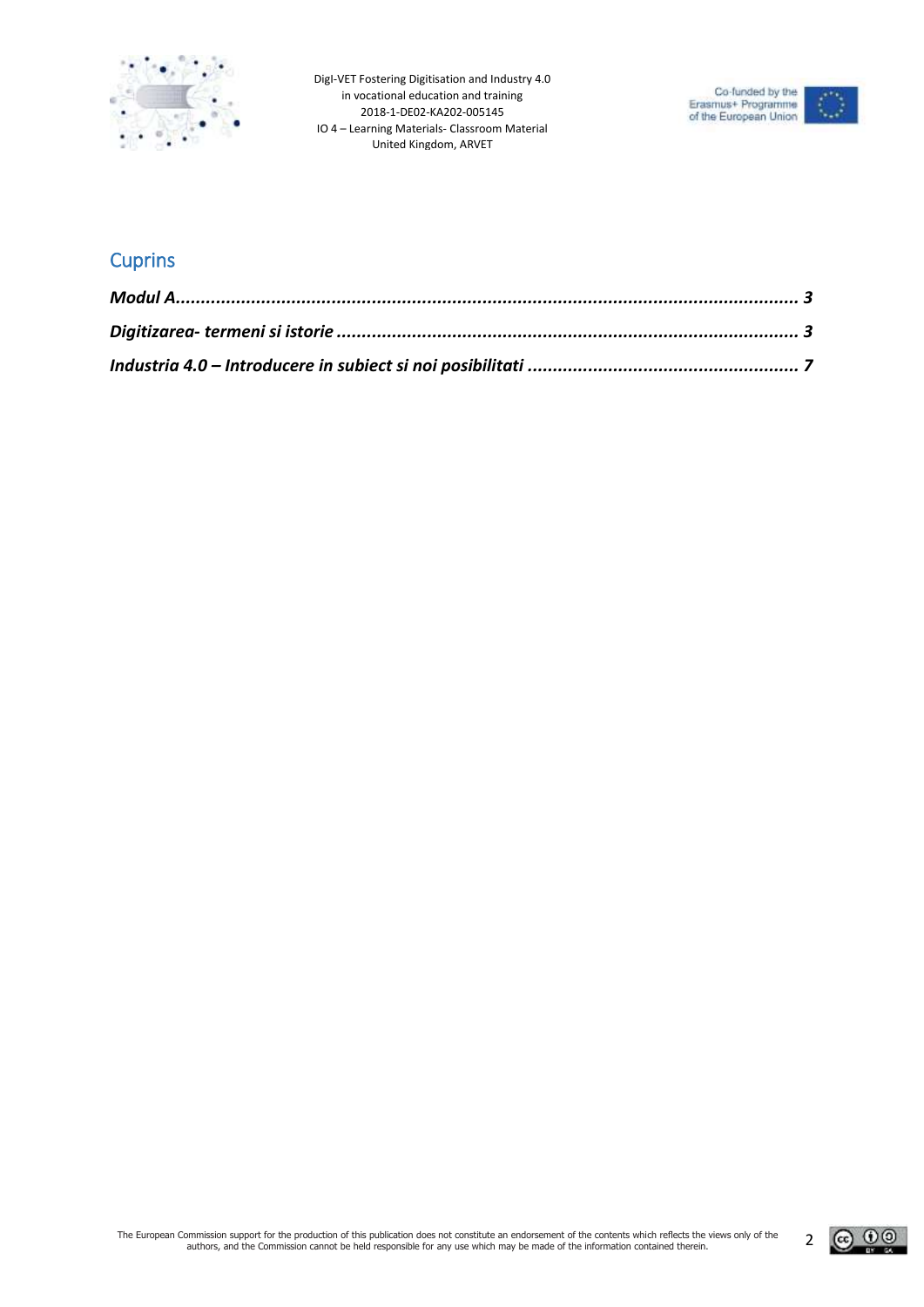



# Modul A Digitizarea Termeni si istorie

## **Digitizare**

<span id="page-2-1"></span><span id="page-2-0"></span>În principal, când li se cere studenților sa raspunda la intrebarea "ce este digitizarea", răspunsul comun este "nivelul crescut de tehnologii". Cu toate acestea, este singura definiție posibilă sau există alte elemente care contribuie la digitalizare?

#### **Teme:**

1. Care sunt cei mai importanți 3 factori care definesc procesul de digitalizare? Puneti in antiteza efectul transformării digitale asupra tehnologiei și asupra oamenilor.

**1. 2. 3.** Transformarea digitală in tehnologie se concentrează pe ……, între timp, transformarea digitală afectează oamenii, concentrându-se pe…………….

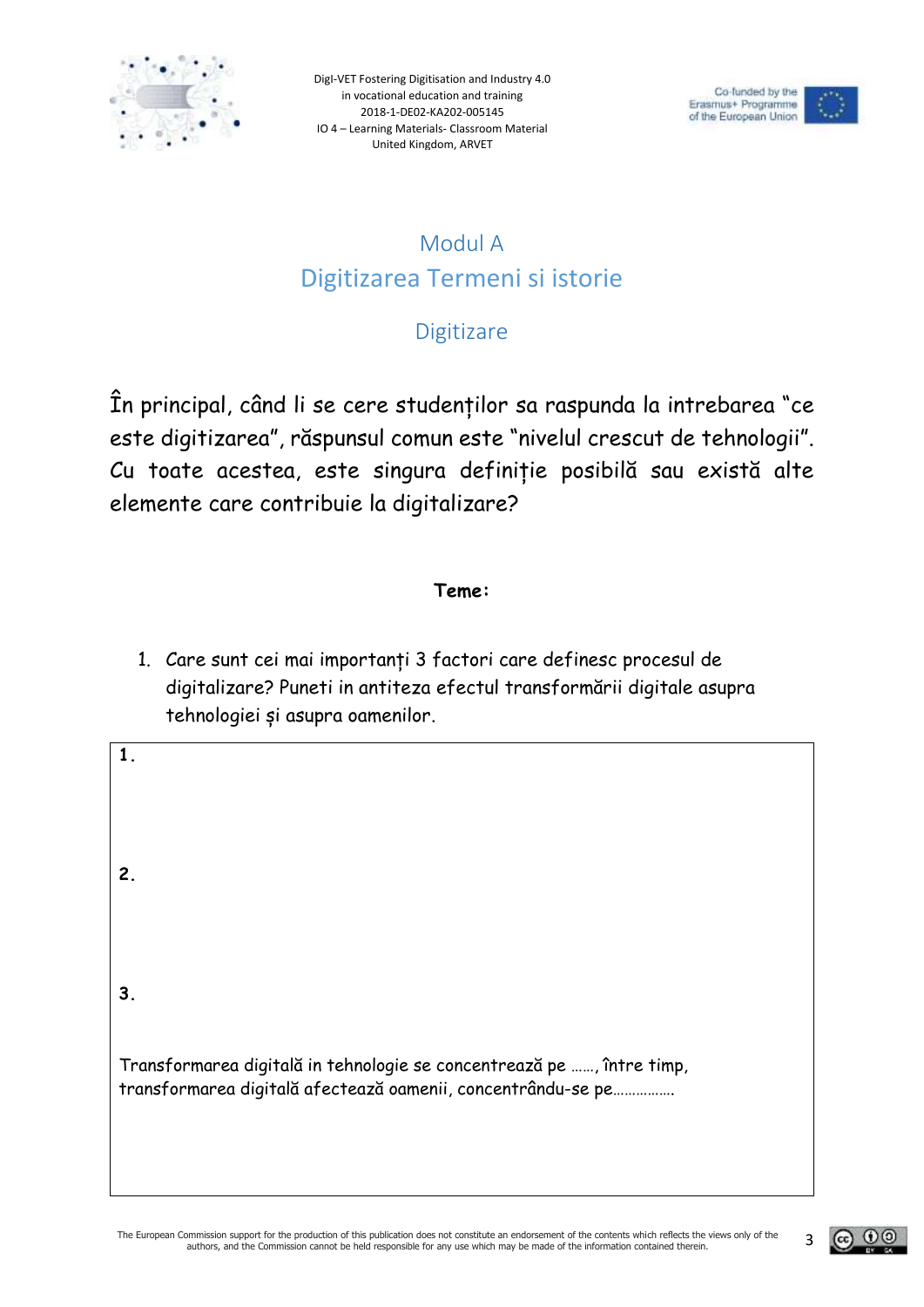



2. Completați graficul.

| Completati scrierea definițiilor. |
|-----------------------------------|
| Digitizarea este                  |
|                                   |
|                                   |
|                                   |
|                                   |
|                                   |
|                                   |
|                                   |
|                                   |
|                                   |
| Digitalizarea este                |
|                                   |
|                                   |
|                                   |
|                                   |
|                                   |
|                                   |
|                                   |
|                                   |
| Transformarea Digitala este       |
|                                   |
|                                   |
|                                   |
|                                   |
|                                   |
|                                   |
|                                   |

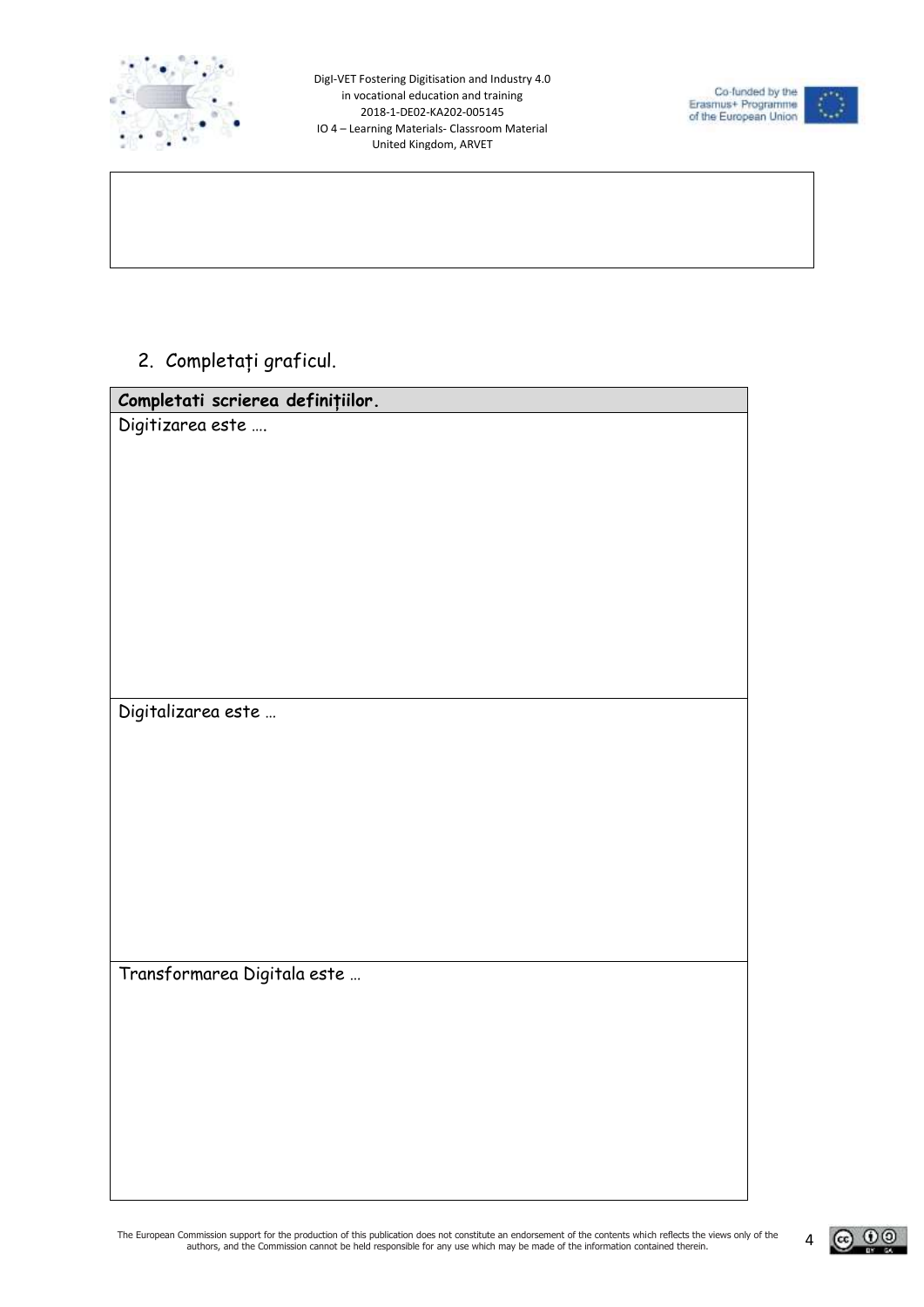



3. Citiți următorul pasaj din raportul publicat de guvernul Marii Britanii (https://publications.parliament.uk/pa/cm201719/cmselect/cmsctech/1455/145 5.pdf; accesat la 9 iunie 2020). Imaginați-vă că vi se cere să-i propuneti guvernului opțiunile posibile cu privire la modul în care acesta ar putea transforma serviciile guvernamentale. Cum ai ajunge la această soluție?

*În 2018, Organizația pentru Cooperare și Dezvoltare Economică (OCDE) a subliniat importanța guvernelor din întreaga lume in valorificarea tehnologiilor digitale, pentru a se adapta la "schimbarea așteptărilor și nevoilor" societăților moderne. În practică, aceasta înseamnă că serviciile lor au fost digitale din proiectare, bazate pe date, orientate de către utilizatori și proactive în elaborarea de politici. Ca au stabilit puterea digitalului de a transforma serviciile guvernamentale și de a pune cetățeanul în centrul a ceea ce face Guvernul:* 

*Această transformare impune guvernelor să adopte o abordare bazată pe utilizatori, care să permită cetățenilor și afacerilor să interacționeze și să colaboreze cu sectorul public pentru a determina și a aborda propriile nevoi. "*

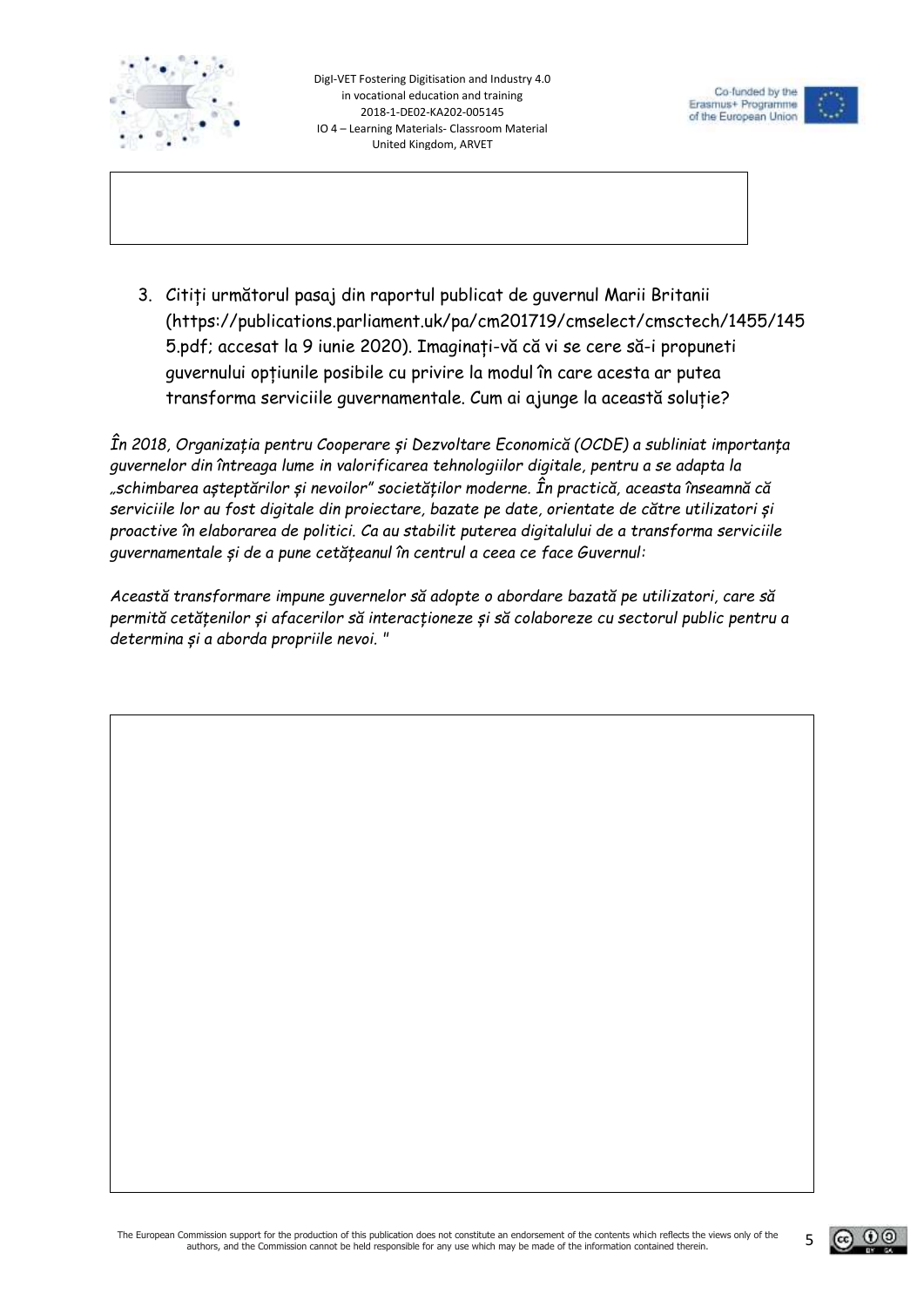



4. În Strategia de transformare a guvernului (2017), guvernul Regatului Unit și-a stabilit 3 obiective, iar unul dintre ele este acela de a transforma "relația dintre cetățeni și stat - punând mai multă putere în mâinile cetățenilor și răspunzând mai mult nevoilor lor.'

Care este importanța dezvoltării relației dintre cetățeni și stat? Cum ar putea cetățenii să aibă mai multă putere?

Importanța relației dintre cetățeni și Stat este……………………………..

Cetatenii ar putea avea o putere de decizie mai mare in mainile lor, daca guvernul ….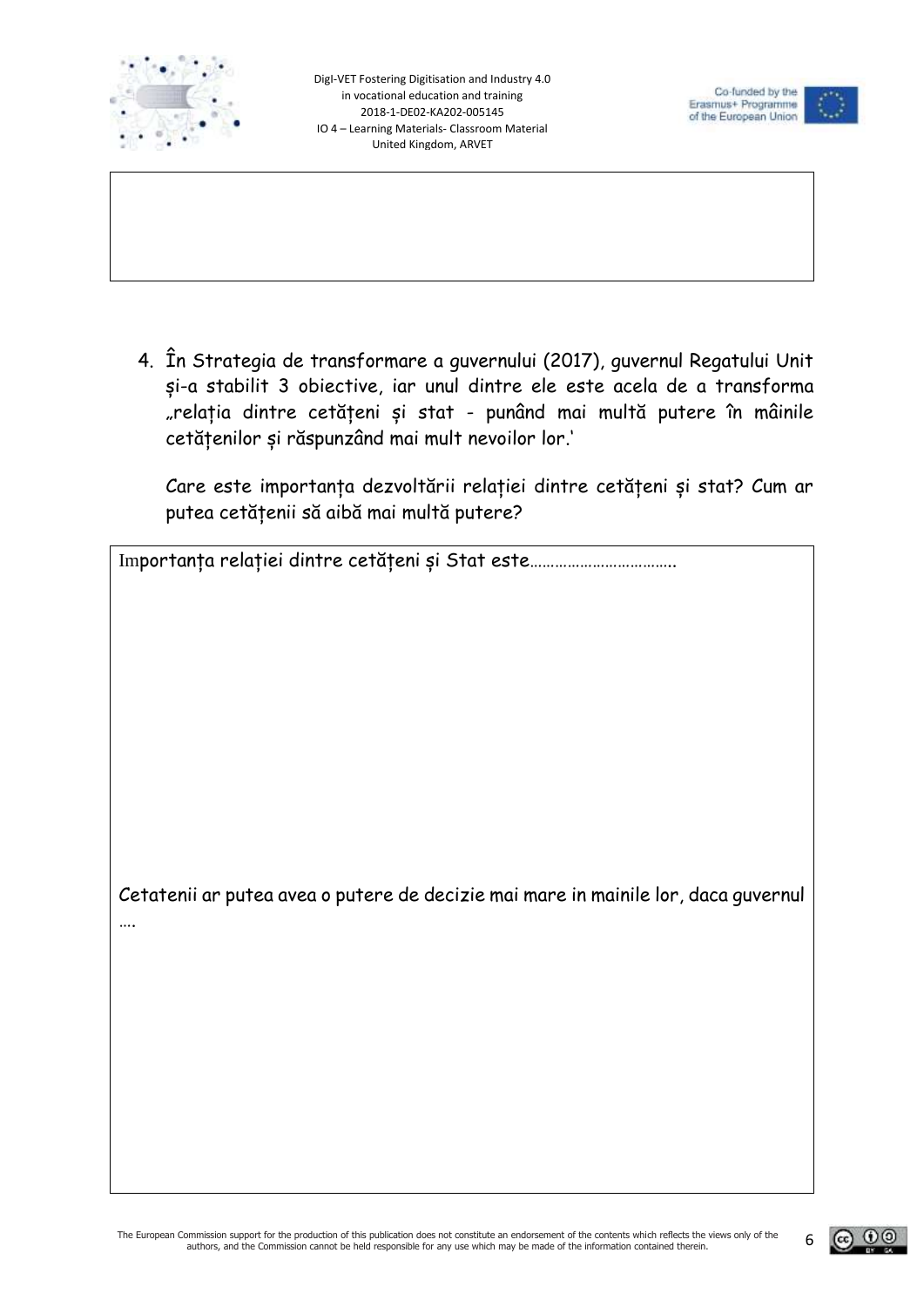



Industria 4.0 – Introducere in tema si noi posibilitati

<span id="page-6-0"></span>Pasajul curent și imaginea sunt preluate dintr-o sursă online și oferă definiția Industriei 4.0 și Internetul Lucrurilor. Utilizați-l pentru a finaliza următoarele sarcini.

[\(https://www.i-scoop.eu/industry-4-0/](https://www.i-scoop.eu/industry-4-0/) accessat la 16 Iunie 2020)

*"Industria 4.0 este transformarea digitală a producției / producției și a industriilor conexe și a proceselor de creare a valorii.*

*Termenul de Industrie 4.0 este utilizat în mod interschimbabil cu "a patra revoluție industrial" și reprezintă o nouă etapă în organizarea și controlul lanțului valoric industrial.*

*Sistemele cyber-fizice stau la baza Industriei 4.0 (de exemplu, "mașini inteligente"). Ele utilizează sisteme moderne de control, au sisteme software încorporate și dispun de o adresă de internet pentru a se conecta și a fi accesate prin intermediul Internetului Lucrurilor (IoT). Astfel, produsele și mijloacele de producție ajung în rețea și pot "comunica", permițând noi moduri de producție, creare a valorilor și optimizare în timp real. Sistemele cyber-fizice creează capacitățile necesare fabricilor inteligente. Acestea sunt aceleași capacități pe care le cunoaștem de pe Internetul industrial al lucrurilor, cum ar fi monitorizarea la distanță sau urmărirea și urmărirea, pentru a menționa doar două*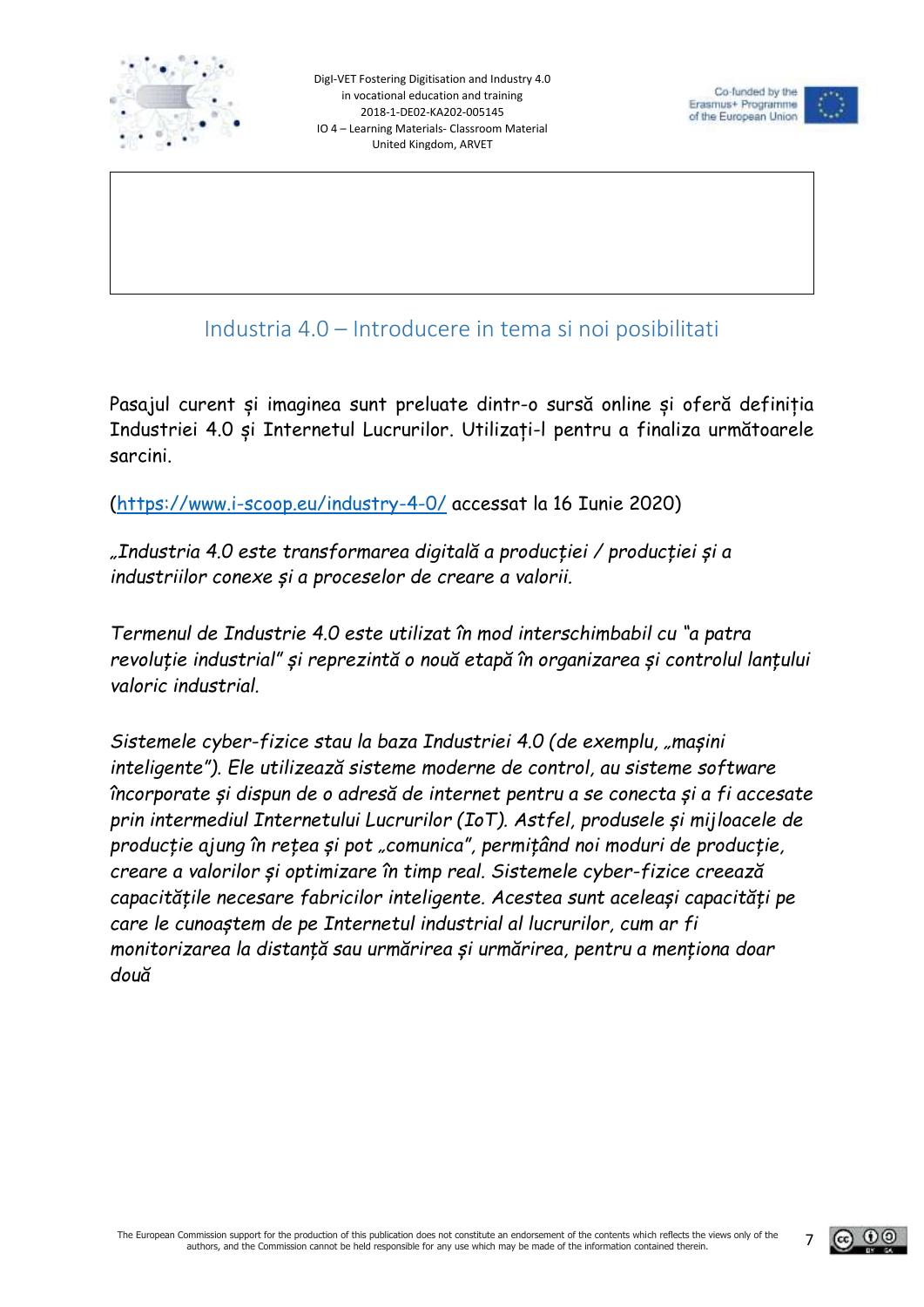

1. Folosind prima imagine oferită, descrieți cu propriile voastre cuvinte ce este Industrie 4.0. Care dintre elementele prezentate credeți că contribuie cel mai mult la Industria 4.0?

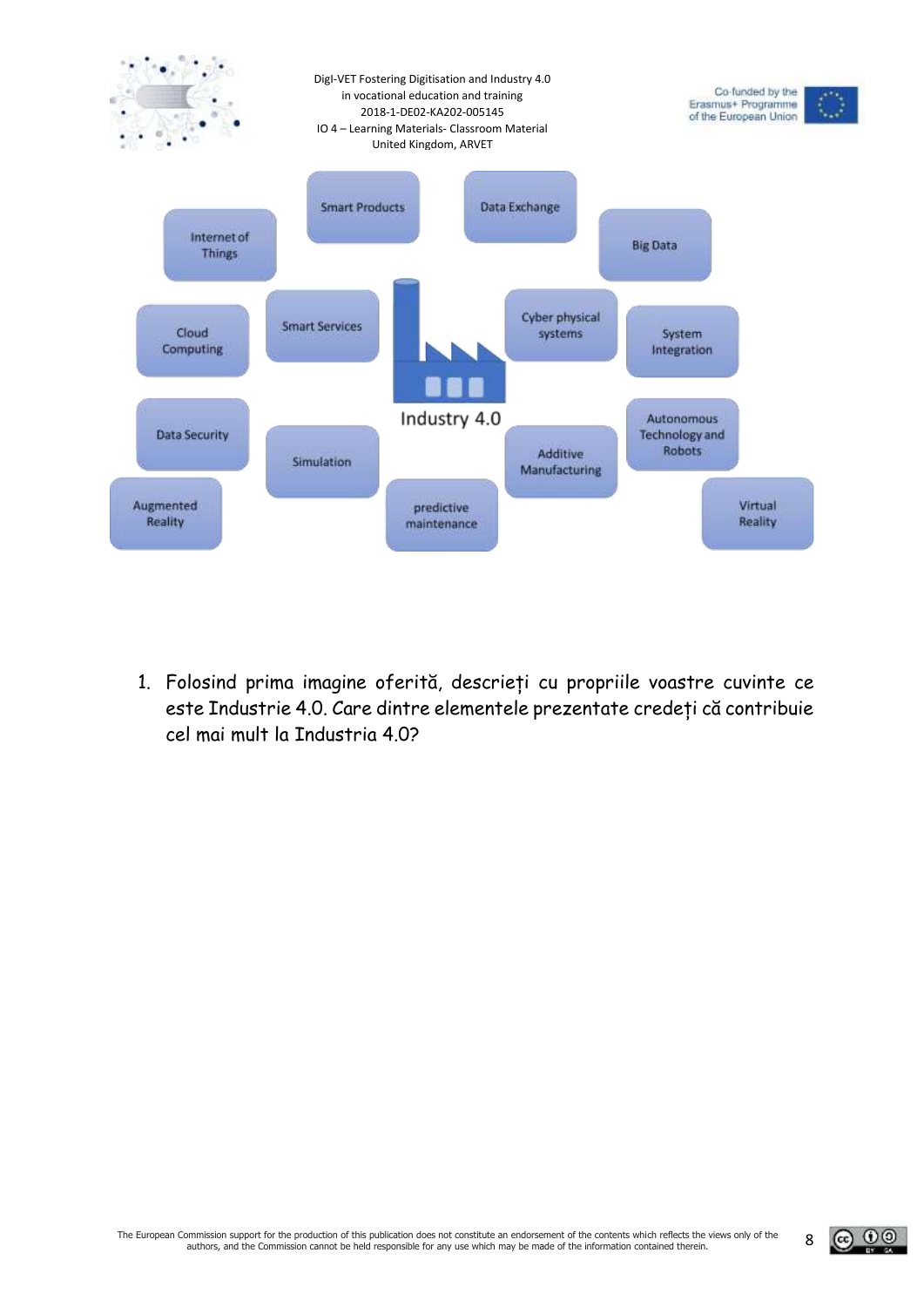



Industria 4.0 este …

<u>@ 00</u>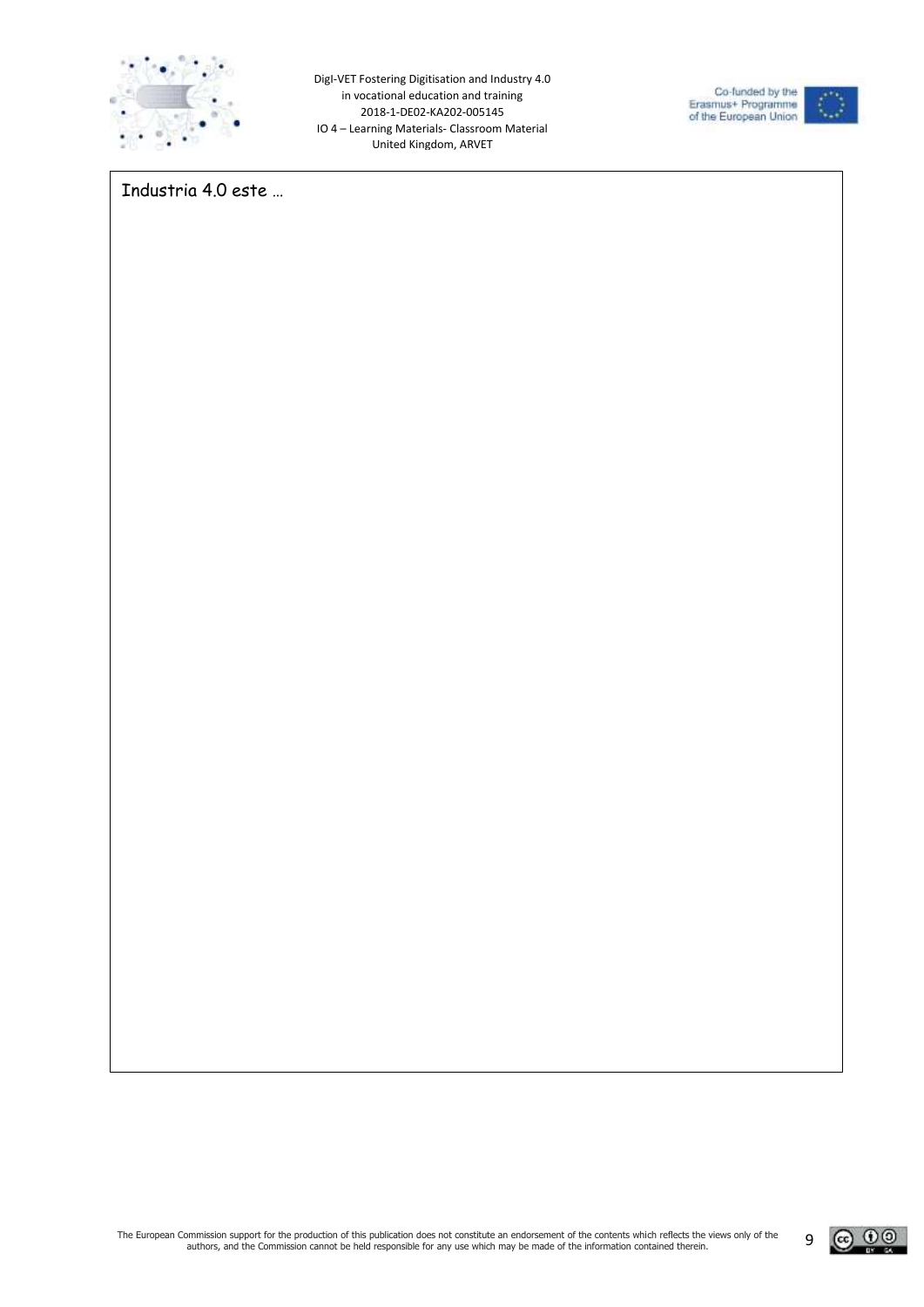



2. Având în vedere pasajul scris de pe platforma online, dați două exemple de situații din viața reală când ați întâlnit Industria 4.0.

| 2. |  |
|----|--|
|    |  |
|    |  |
|    |  |
|    |  |
|    |  |
|    |  |
|    |  |
|    |  |
|    |  |
|    |  |
|    |  |
|    |  |
|    |  |
|    |  |
|    |  |
|    |  |
|    |  |
|    |  |
|    |  |
|    |  |
|    |  |
|    |  |